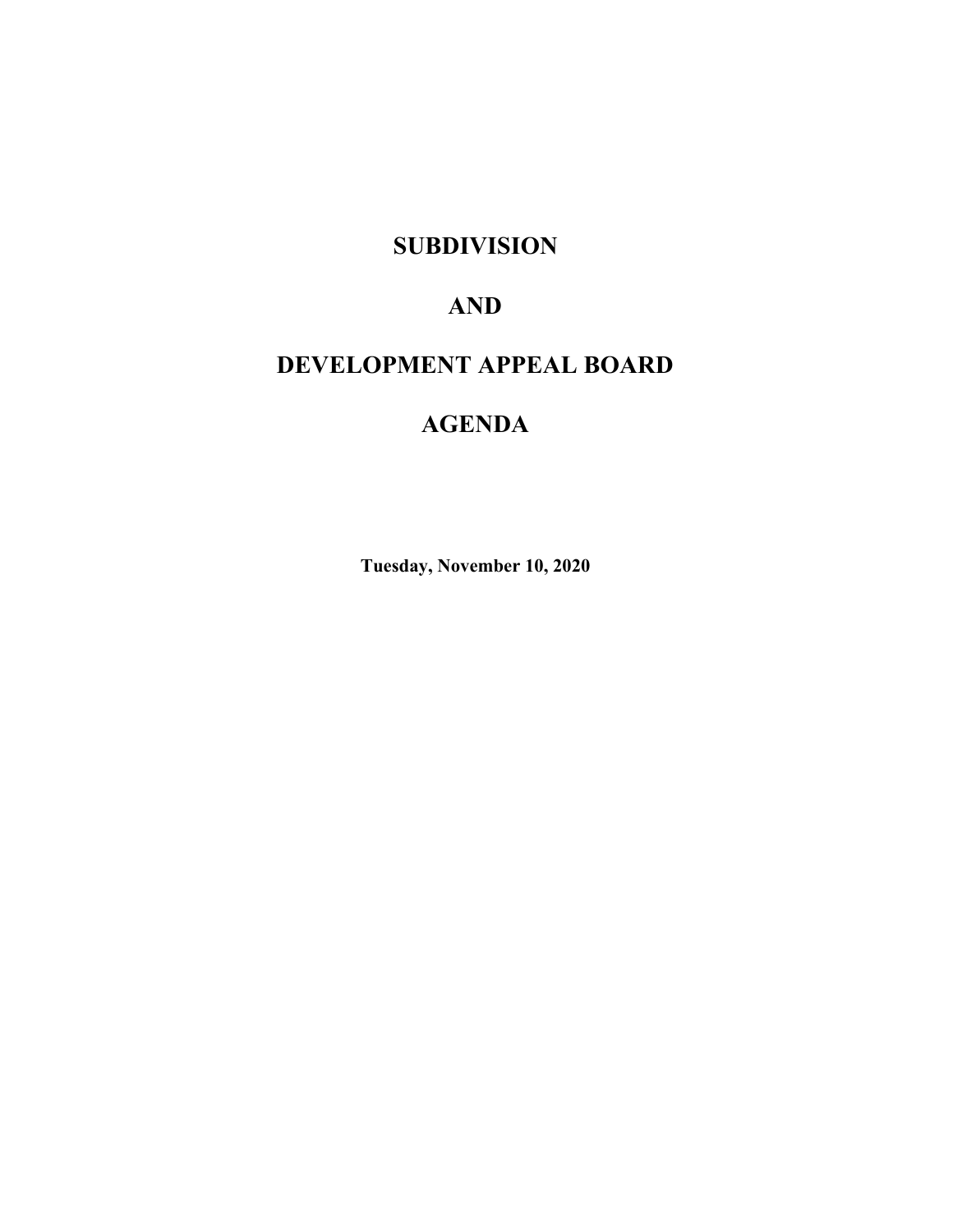### **SUBDIVISION AND DEVELOPMENT APPEAL BOARD**

| $\mathbf{I}$ | $9:00$ A.M.                                        | SDAB-D-20-159 |                                                                                                                                                                                |
|--------------|----------------------------------------------------|---------------|--------------------------------------------------------------------------------------------------------------------------------------------------------------------------------|
|              | <b>POSTPONEMENT TO</b><br><b>DECEMBER 2, 2020</b>  |               | a Minor Digital<br>On-premises<br>Construct<br>Off-premises Sign (6.1 metres by 3.1 metres<br>single-sided facing south) (OUTFRONT MEDIA  <br><b>BIG RIG COLLISION REPAIR)</b> |
|              |                                                    |               | 5834 - Gateway Boulevard NW<br>Project No.: 169445911-003                                                                                                                      |
| $\rm II$     | $10:30$ A.M.                                       | SDAB-D-20-158 |                                                                                                                                                                                |
|              | <b>POSTPONEMENT TO</b><br><b>DECEMBER 2, 2020</b>  |               | Install a Minor Digital On-premises Off-premises<br>Freestanding Sign (Single Face-Facing North)<br>(OUTFRONT   LIBERTY SECURITY)                                              |
|              |                                                    |               | 5604 - 104 Street NW<br>Project No.: 168359422-003                                                                                                                             |
| III          | $1:30$ P.M.                                        | SDAB-D-20-160 |                                                                                                                                                                                |
|              | <b>POSTPONEMENT TO</b><br><b>NOVEMBER 24, 2020</b> |               | Construct Exterior Alterations to a Gas Bar and<br>Convenience Retail Stores site (Revision of<br>Parking and Gas Pump Layout)                                                 |
|              |                                                    |               | 8616 - 99 Street NW<br>Project No.: 347557436-002                                                                                                                              |
|              | <b>NOTE:</b>                                       |               | Unless otherwise stated, all references to "Section numbers" in this Agenda<br>refer to the authority under the Edmonton Zoning Bylaw 12800.                                   |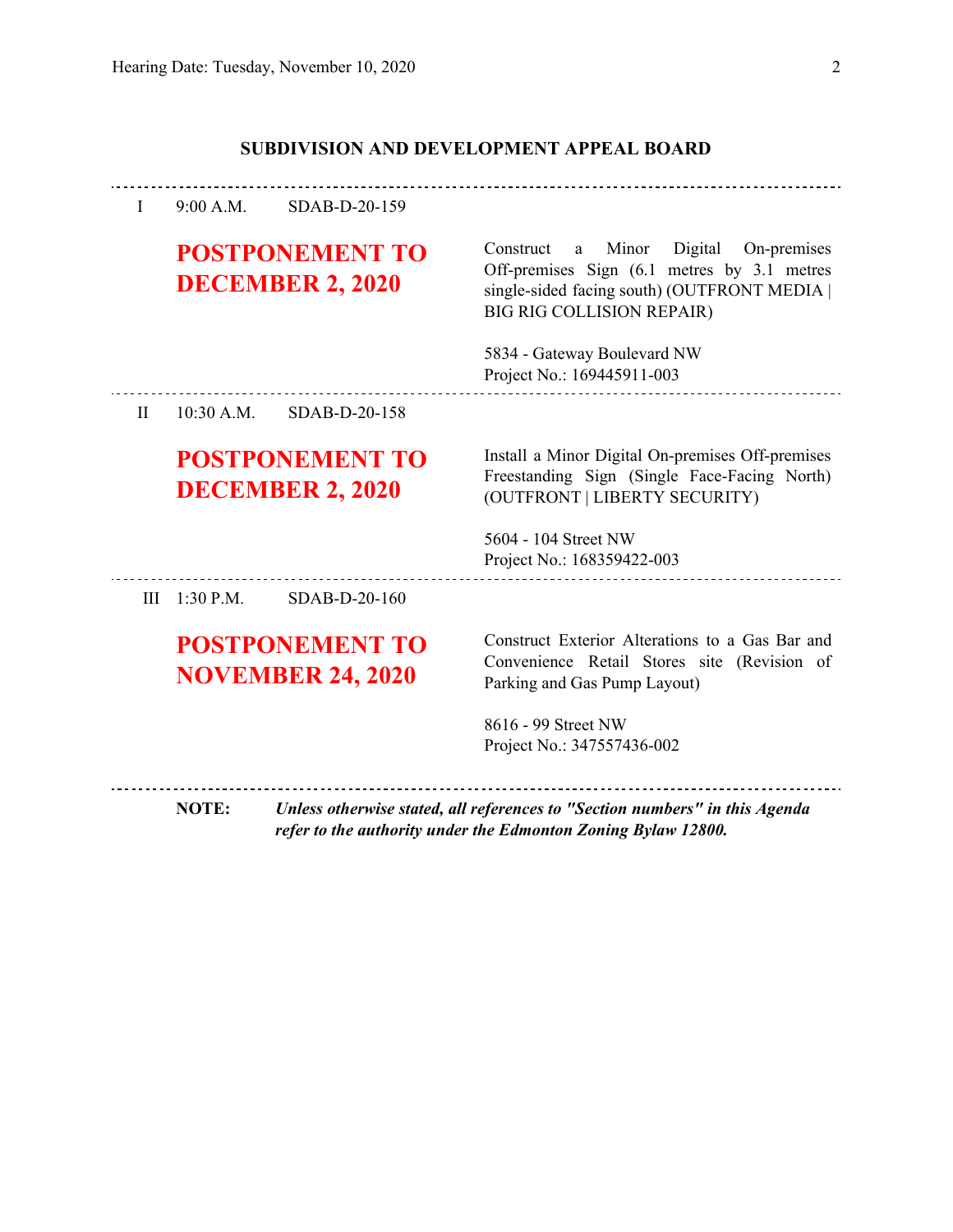## **POSTPONEMENT TO DECEMBER 2, 2020**

#### AN APPEAL FROM THE DECISION OF THE DEVELOPMENT OFFICER

APPELLANT:

APPLICATION NO.: 169445911-003

APPLICATION TO: Construct a Minor Digital On-premises Off-premises Sign (6.1 metres by 3.1 meters single-sided facing south) (OUTFRONT MEDIA | BIG RIG COLLISION REPAIR)

DECISION OF THE DEVELOPMENT AUTHORITY: Refused

DECISION DATE: September 30, 2020

DATE OF APPEAL: October 19, 2020

MUNICIPAL DESCRIPTION

OF SUBJECT PROPERTY: 5834 - Gateway Boulevard NW

LEGAL DESCRIPTION: Plan 4269HW Blk 83 Lot 4

ZONE:

OVERLAY:

STATUTORY PLAN: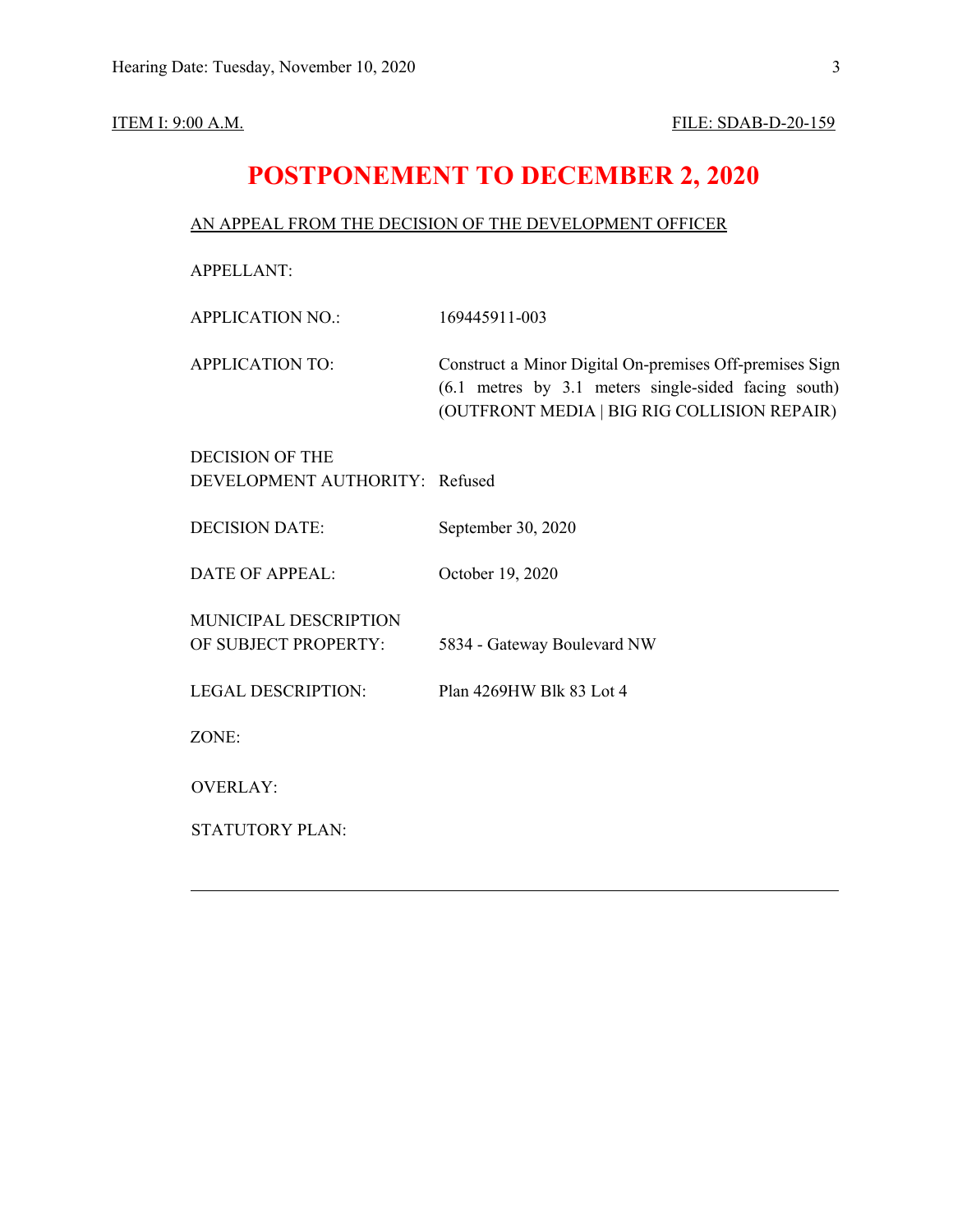## **POSTPONEMENT TO DECEMBER 2, 2020**

### AN APPEAL FROM THE DECISION OF THE DEVELOPMENT OFFICER

APPELLANT:

APPLICATION NO.: 168359422-003

APPLICATION TO: Install a Minor Digital On-premises Off-premises Freestanding Sign (Single Face-Facing North) (OUTFRONT | LIBERTY SECURITY)

DECISION OF THE DEVELOPMENT AUTHORITY: Refused

DECISION DATE: October 5, 2020

DATE OF APPEAL: October 19, 2020

MUNICIPAL DESCRIPTION OF SUBJECT PROPERTY: 5604 - 104 Street NW

LEGAL DESCRIPTION: Plan 7621019 Blk 52A Lot 6A

ZONE:

OVERLAY:

STATUTORY PLAN: